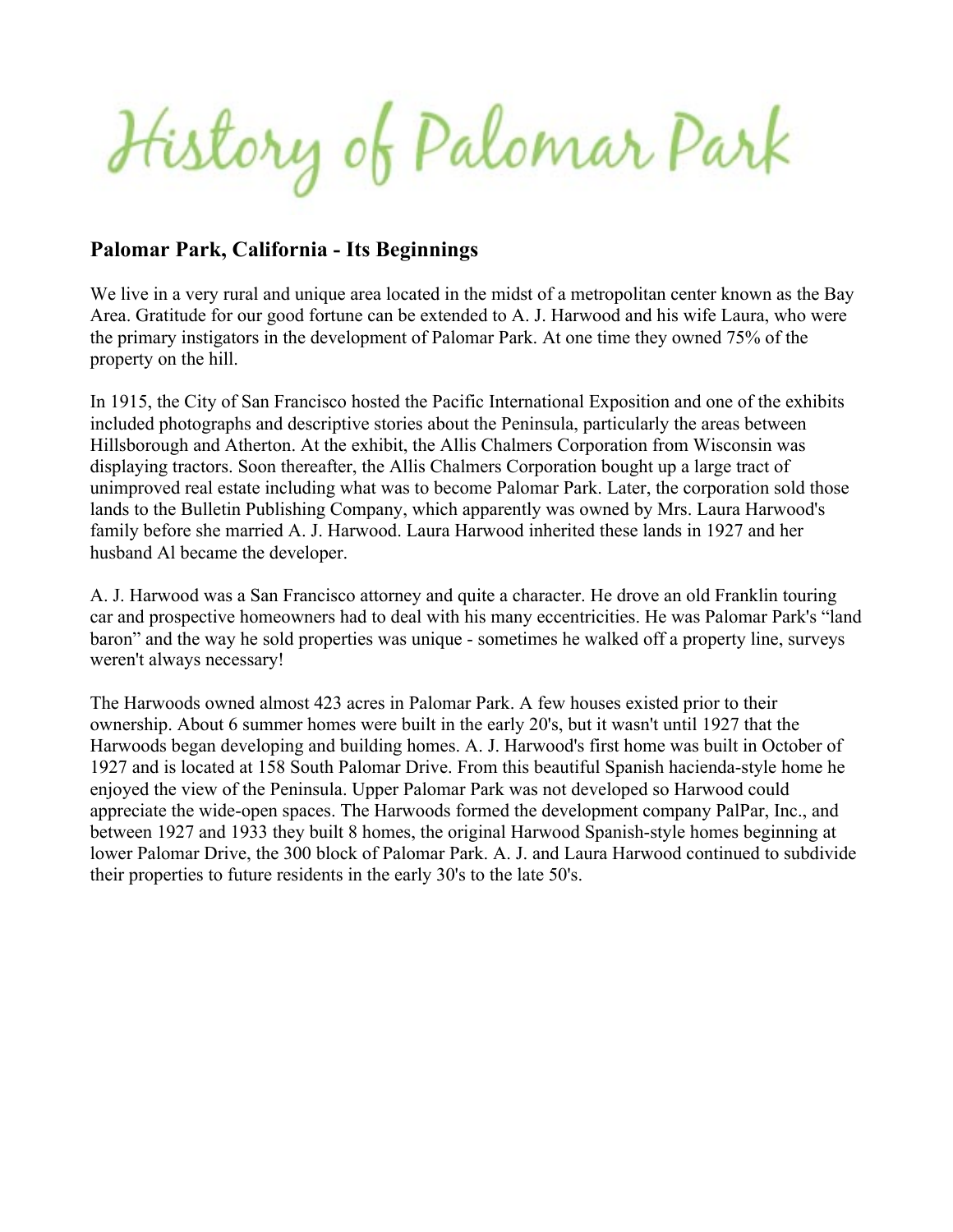### **The Formation of Palomar Property Owners**



# A. J. Harwood - Palomar's developer

At some stage, prior to 1955, a Palomar Improvement Association was formed by landowners living in the Palomar Park area to maintain the atmosphere and resolve problems facing the residents as the population continued to grow.

The primary guidelines used by the association were those issued by Mr. Harwood, the original subdivider of the area, who attached a set of restrictions and covenants to the deed of each site upon sale.

However, concerns about the development continued to escalate, and at the beginning of 1956 a group of concerned landowners met to discuss new restrictions on the existing property in Palomar Park. One of the primary instigators was Mr. Harwood, who felt that the area was building up so rapidly and the property had become so valuable that a new set of restrictions and covenants were necessary to protect the interests of everyone concerned. He also owned a considerable amount of acreage adjacent to Palomar Park and

indicated that he would impose the new restrictions on that area as various sites were sold.

As a result of the meeting, a research committee was formed to prepare the Articles of Incorporation and a set of by-laws for review and approval by the landowners of Palomar Park. The documents were prepared, reviewed and approved by the landowners on May 14, 1956, and were notarized on June 20, 1956. The documents listed nine individuals as directors who subscribed to and executed the Articles of Incorporation and indicated that the entity was to be called Palomar Property Owners (PPO). The land area defined in the Articles of Incorporation was that "Bounded by Cañada Road, Edgewood Road, Alameda De Las Pulgas and the Prolongation's of the 500 Block on Eaton Avenue to Cañada Road and Alameda De Las Pulgas."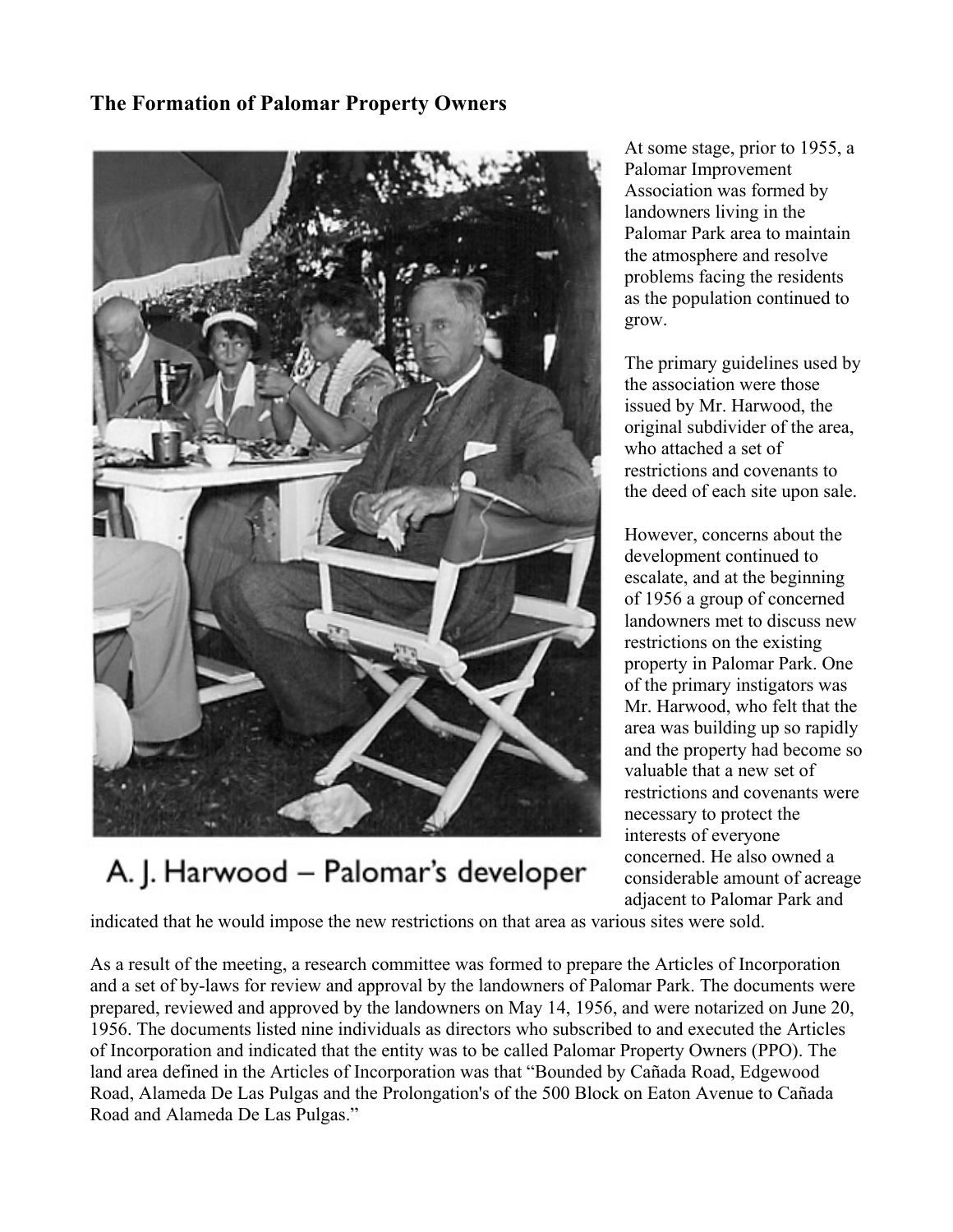The Secretary of State affixed the Articles of Incorporation with the Great Seal of the State of California on July 13, 1956. The nine original directors were W. H. Clover, John Dern, Joseph P. Hull, Bardt H. Ohlsen, Gale Santocono, Robert C. Schmidt, Bernard J. Tanklage, A. J. Harwood and John Babcock.

The nine directors who signed the original documents acted in a temporary status until a board of nine directors, three for each period of one year, two years and three years were elected by the general membership in April of 1957, all in accordance with the by-laws. Thus, the Palomar Property Owners Association was born in 1956 to continue its flexible and maturing growth to meet the ever-changing demands over the last 50 years.

### **Activities of the Palomar Property Owners Association**

The newly formed Palomar Property Owners immediately became involved in many of the issues facing the expanding community:

1) The water system supplying the area was originally installed with the sale of lots and was minimal at best. The water was obtained from San Francisco's Hetch Hetchy line along Edgewood and pumped to the top of the hill and stored in small wooden tanks. A water district was formed, owned by the homeowners and operated by the County of San Mateo. The struggle to expand the system and meet the demands, including fire protection and attempting to transfer the system to a water company, continued until an agreement was signed in April 1995 with Cal Water.

2) Fire protection was another major concern as response to Palomar Park came from the California Division of Forestry with equipment located on Tower Road in Belmont; there was no highway 280 at that time. The response time was excessive, leading to the establishment of Palomar Emergency Service (PES) in March 1972. PES passed through several stages of development with the eventual establishment of a volunteer fire department. The department worked in conjunction with the California Division of Forestry and the Palomar Property Owners built a temporary firehouse located on the hill. In the late 1990's, the Board of Supervisors approved construction of a firehouse on County-owned property at the end of Edmonds Road. With the goal of a permanent, community-based site for the Palomar Park California Fire Department waning, the department disbanded in July 2000.

3) Roads also presented a major problem within the area and the PPO Board had a continual dialog with San Mateo County concerning the maintenance and upgrading of the roads. As of today, the County has accepted only South Palomar Drive and Palomar Drive from the junction of Scenic, Clifford and Palomar up the hill to midway between Loma Court and the Montalvo-Loma Road junction. All other roads are either: a) privately owned, privately maintained or b) publicly held, privately maintained. Other road issues the PPO Board participated in were: traffic control at the intersection of Edgewood Road at Scenic, and at the intersection of Edgewood Road at West Cordilleras Road. Unresolved road issues also exist at connections to San Carlos at the end of Palomar Drive and at the end of Loma Road, both of which are gated and locked.

4) In the early 1970's, the operation of a blue rock quarry located north of Edgewood Road and east of what is now known as Crestview Road was creating a lot of noise and dust and was encroaching into the outer Palomar Park area. Activities of the homeowners resulted in San Mateo County issuing a closing order in the mid 70's, which the quarry operator immediately circumvented by annexing his property into San Carlos. Again, pressure from the homeowners brought about a second closure preventing any further activities after February 1979. The quarry consumed the Morton property at the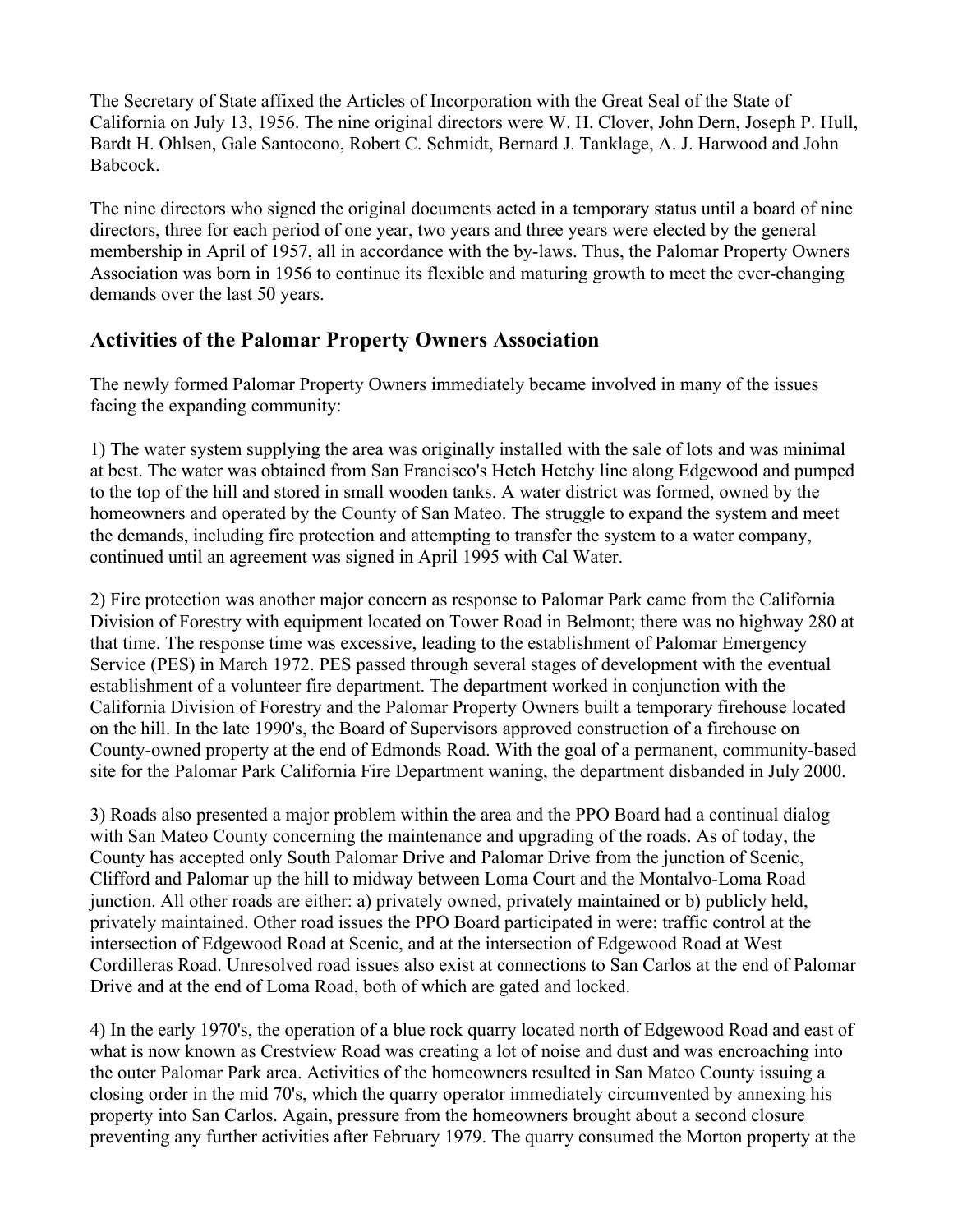upper end of Palomar Drive and created a steep bank between Palomar Park and San Carlos. The old quarry base is now covered with housing off of Crestview Drive.

5) A housing design review requirement was developed by the homeowners and approved by the Board of Supervisors including the establishment of a Design Review Board in mid-1990.



# Leon Glahn - Handing out informational flyers regarding the Belle Roche subdivision

6) A major effort was expended in working with San Mateo County and the developer of the Belle Roche Estates. This also included the construction of a 78,000-gallon water tank to increase the water supply in Palomar Park. Six individuals from the hill formed the Belle Roche Committee (Leon Glahn, Ted Clay, Rich Landi, Steve Leyda, Daniel Petelin and Greg Snider) and were instrumental in limiting the number of homes from 30 to 16. In addition, a scenic easement was established protecting 20 acres of open space, redwoods, oaks, laurel trees and a small creek from development. Numerous planning meetings and Board of Supervisor hearings were held at the County Government Center. At one hearing, over 160 Palomar Park residents rallied to preserve the last tract of undeveloped property.

7) Members of Palomar Property Owners also spent many hours working with the County and developer on the proposed development of the Edgewood Canyon Estates. The area has access from Edgewood Road and from Hermosa Road in upper Palomar Park. The development as yet, has not gone forward.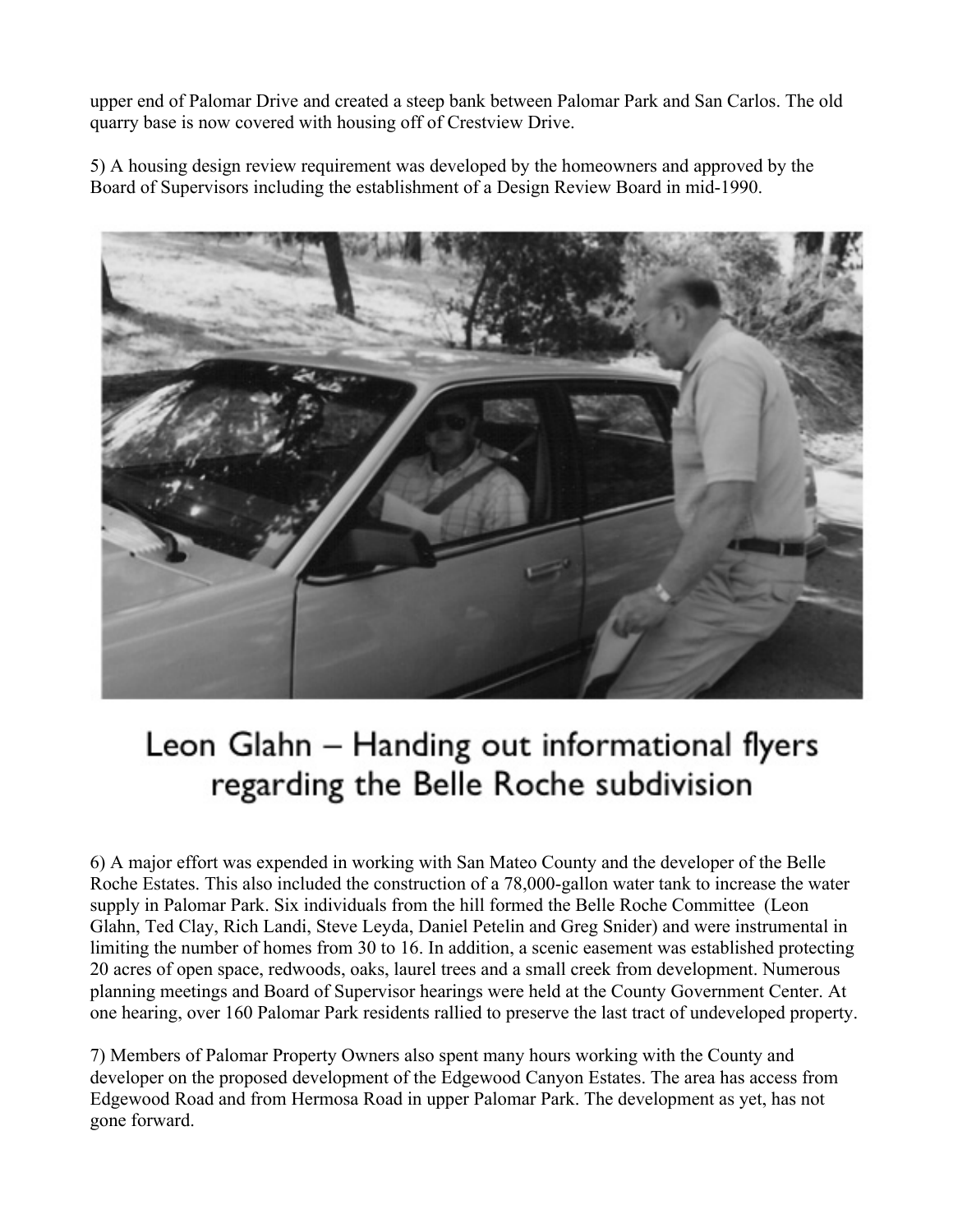8) The Palomar Property Owners became involved in the issues concerning the use of the property now known as the Edgewood Preserve, especially during the proposal stage to develop an 18-hole golf course in that area.

9) Several other items that have the continual attention of the PPO Board are: a) liaison and contact with the County Board of Supervisors, b) emergency response planning to respond to any catastrophic event, c) septic systems. Since a major portion of the area is on septic systems, this is an item of continual review.

10) A couple of recent items requiring the attention of the PPO Board are: a) the "Sphere of Influence" the City of San Carlos imposed upon Palomar Park, and b) the option for landowners to use either the city mailing address "Palomar Park, California" or "Redwood City, California".

### **History of Fire Protection in Palomar Park**



# Palomar Park Volunteer Firemen return to their station on 178 South Palomar

In the early years of Palomar Park, if there was a fire in the neighborhood it was the residents who mobilized and fought fire emergencies. The nearest fire department was in Belmont - almost ten miles away with response times averaging 20 to 30 minutes.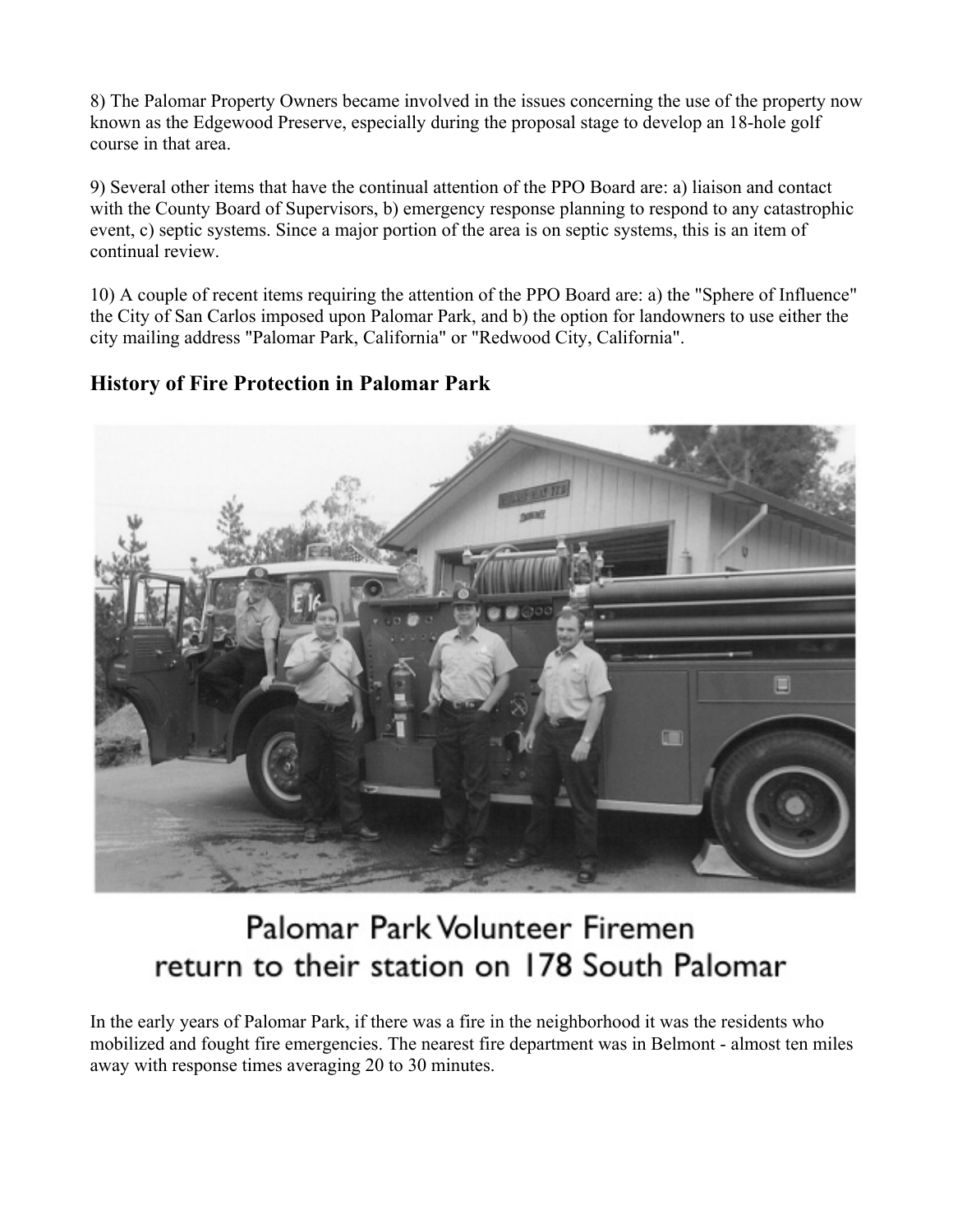The Palomar Property Owners Board of Directors recognized the special fire and emergency needs of Palomar Park in the early 1970's. Under the leadership of Board President George Kirk, Palomar Emergency Services (PES) was formed on March 1, 1972.

The original group consisted of 55 men and women residents. PES members were trained in basic firefighting, first aid and emergency rescue service. The PPO Board appointed Bill Bomont, who resided at 1135 Palomar Drive, as the first Fire Chief of PES. The initial year was very successful, but in order to be more effective in controlling grass and brush fires PES looked into purchasing a fire truck. On May 22, 1973, Palomar Property Owners purchased a 1958 International B Fire Engine. This enhanced the capability of the group in extinguishing grass and brush fires prior to the arrival of County Fire/California Department of Forestry (CDF).

On April 25, 1974, Assistant Chief George Kirk was appointed Fire Chief by the PPO Board. Although PES had the capability to attack brush and grass fires with their B Engine, they were not well equipped to fight structure fires. PES located a surplus 1949 White Van Pelt structure Engine owned by the City of Burlingame, and PPO purchased the fire engine in July of 1974. In January 1975, the fire department was renamed Palomar Park California Volunteer Fire Department (PPVFD).

In 1976, PPVFD's survival, along with other volunteer departments in San Mateo County, was endangered by a jump in insurance costs. The County of San Mateo along with CDF proposed a fire protection system agreement to fund insurance and major equipment purchases including fire apparatus for the volunteer departments. PPVFD members signed the San Mateo County agreement on August 19, 1976.

On June 16, 1977, PPVFD members elected John Mustard as the new Fire Chief and the PPO Board of Directors ratified the appointment. He assumed the duty of Chief on July 1, 1977. Roger Flores and George Kirk were elected to the position of Assistant Chiefs. Under the leadership of Chief Mustard the fire department continued to improve its training and operation and responded regularly to incidents in the Palomar Park area as well as structure fires in Emerald Lake and surrounding areas.

In 1980, a rescue truck was received from the County to replace the older 1958 B Engine. The rescue truck was ideal for responding to medical aid and vehicle accidents.

In September 1983, Chief Mustard resigned due to relocating to Washington State. Rich Landi, who joined the fire department in July of 1977, was elected Chief in October of 1983. Shortly after assuming command in 1983, CDF/County Fire offered PPVFD an updated structure engine with the provision that the engine would be housed in an enclosed structure. Since no other suitable site could be found, Chief Landi and his wife offered a site on their property for construction of the Palomar Park California Volunteer Fire Station. PPO agreed to provide some funds and members of PPVFD agreed to build it. It was completed in 1984 and significantly improved the operation of the department - all the trucks and the equipment were in one place and the firefighters could meet and conduct training sessions at the new facility. They intended to use this location as a temporary station for five years until a proposed permanent volunteer station was built by San Mateo County Fire at the Clifford School circle site.

With the addition of the newly acquired County Engine, the PPVFD's primary response area was expanded outside of Palomar Park to include the Edgewood Road corridor, Emerald Lake area and a portion of north and southbound Interstate 280.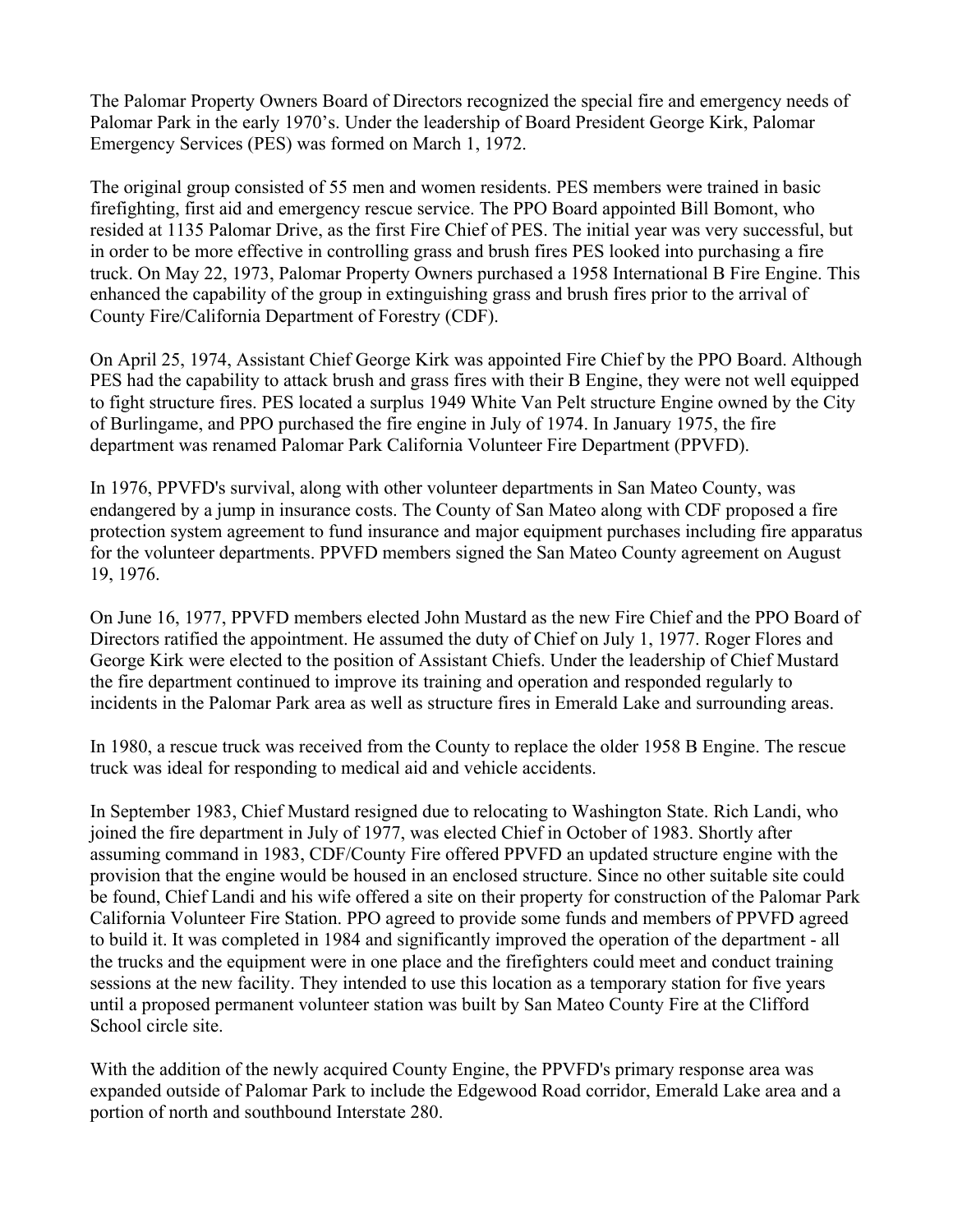In the early 90's the fire department's membership evolved into a highly trained force of 20 members including 14 Emergency Medical Technicians and 3 paramedics. The one factor that still needed to be solved was locating a permanent location for the fire department. In June of 1998, Rich and Joann Landi gave PPO until June 1999 to develop a plan to secure a permanent site for the fire department.

On June 25, 2000, a letter was sent to all Palomar Park residents advising them that there was no progress in securing a site or a plan to find a permanent home for the fire department. Residents were notified that PPVFD would be losing its home and there would no longer be resources located in Palomar Park for fire suppression, medical emergencies, etc.

On July 31, 2000, the PPVFD Station closed and the fire department was disbanded.



## **History of Palomar Park Garden Club**

Peggy Newman - admiring the new Palomar Park directional signs

In 1948, the Palomar Park Garden Club was organized by 23 charter members - all of whom were early residents of Palomar Park. Its purpose was to study all phases of horticulture and floriculture, the promotion of civic beautification and the conservation of wildlife.

The Garden Club has been involved in many projects. One of the first projects was the construction and maintenance of our directional road signs, indicating roads with the names of the residents and where they lived. These name signs remain to this day and new signs are continually added as new residents move to our area.

The Garden Club constructed the large directional sign for Palomar Park on Scenic and Edgewood Road in the early 1950's. Then, in the late 1960's, the Garden Club erected the large "map sign" at Scenic and Clifford, showing the names of all our streets in the area and the directions as to where they are located.